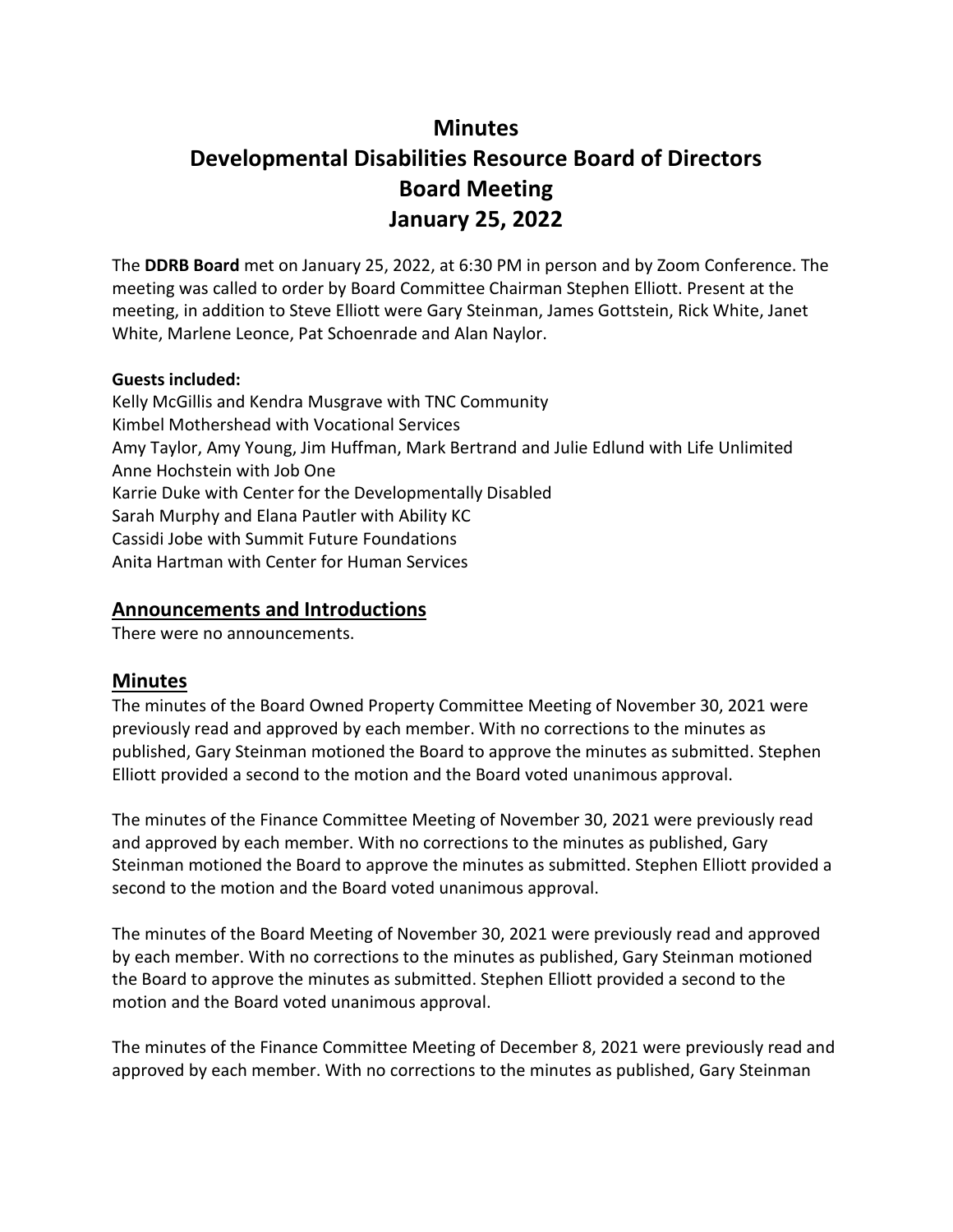motioned the Board to approve the minutes as submitted. Stephen Elliott provided a second to the motion and the Board voted unanimous approval.

The minutes of the Board Meeting of December 10, 2021 were previously read and approved by each member. With no corrections to the minutes as published, Gary Steinman motioned the Board to approve the minutes as submitted. Stephen Elliott provided a second to the motion and the Board voted unanimous approval.

#### **Financial Report**

Rick White provided the following Financial Report for the month ending November 30, 2021.

#### **DDRB P&L YTD to Date November YTD**

|                                        | Total Income =                        | \$6,197,440.42         |  |  |
|----------------------------------------|---------------------------------------|------------------------|--|--|
| ٠                                      | <b>Total Expenses =</b>               | \$5,074,805.98         |  |  |
|                                        | Net Income $=$                        | <u>\$1,122,634.44</u>  |  |  |
| <b>DDRB Balance Sheet November YTD</b> |                                       |                        |  |  |
|                                        | Total Checking & Savings =            | \$7,600,225.58         |  |  |
|                                        | <b>Total Fixed Assets =</b>           | \$1,407,336.92         |  |  |
|                                        | <b>Total Assets =</b>                 | \$9,007,562.50         |  |  |
|                                        | <b>Total Liabilities=</b>             | \$.<br>2,247.36        |  |  |
|                                        | <b>Total Fund Balance =</b>           | \$7,882,577.49         |  |  |
|                                        | Net Income $=$                        | \$1,122,634.44         |  |  |
|                                        | <b>Total Equity =</b>                 | \$9,004,915.14         |  |  |
|                                        | <b>Total Liabilities and Equity =</b> | <u>\$ 9,007,562.50</u> |  |  |

#### **TCM P & L Year to Date November YTD**

| Total Income =<br>$\bullet$           | \$3,075,523.56 |  |  |  |
|---------------------------------------|----------------|--|--|--|
| <b>Total Expenses =</b>               | \$2,518,977.31 |  |  |  |
| Net Income $=$<br>$\bullet$           | 5 556,546.25   |  |  |  |
| <b>TCM Balance Sheet November YTD</b> |                |  |  |  |

# • **Total Checking & Savings = \$4,299,317.80**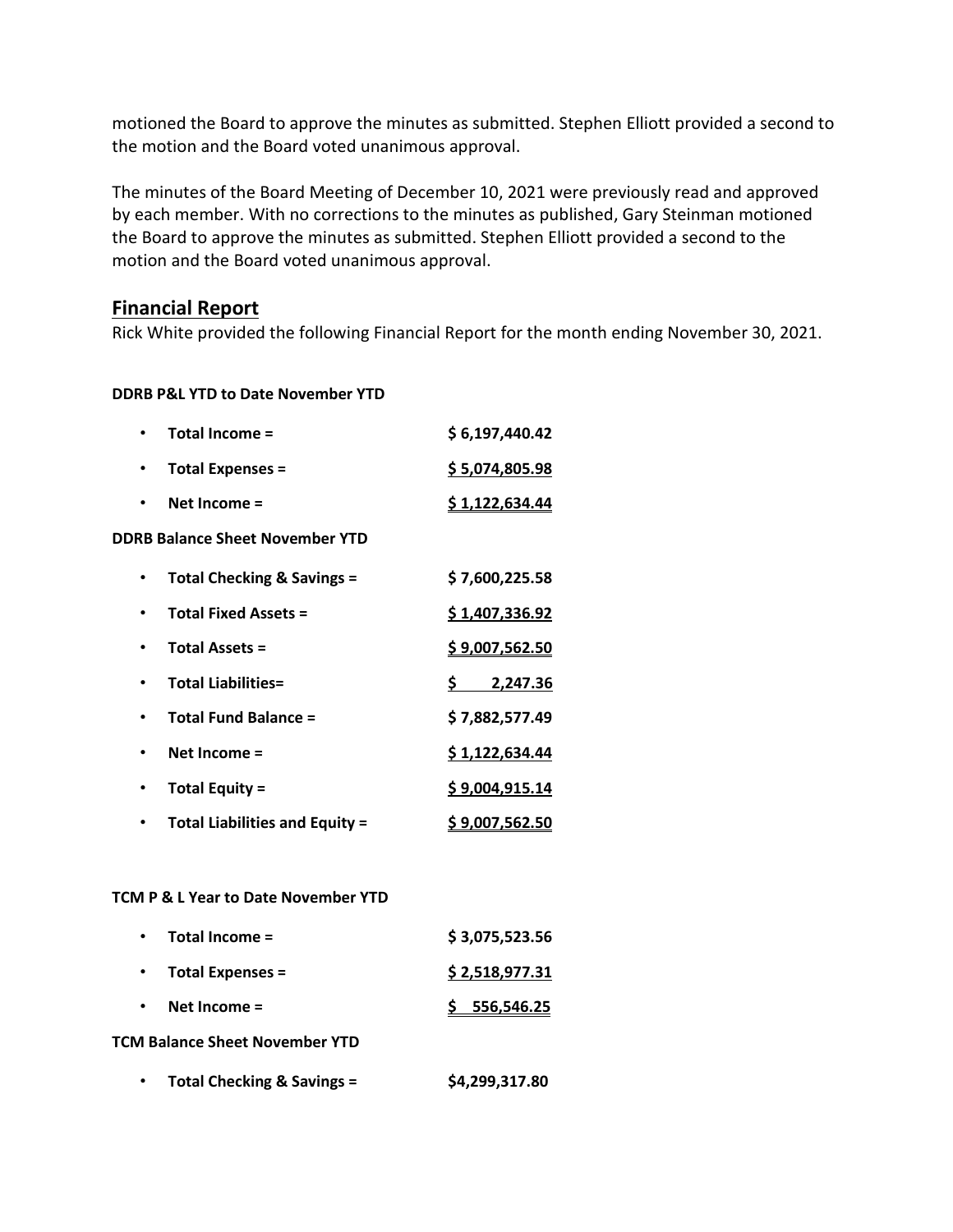| <b>Total Assets =</b>                             |    | \$4,299,317.80 |  |  |  |
|---------------------------------------------------|----|----------------|--|--|--|
| Net Income =                                      |    | \$4,299,317.80 |  |  |  |
| <b>Total Liabilities and Equity =</b>             |    | \$4,299,317.80 |  |  |  |
| <b>RECAP of Investments - November YTD</b>        |    |                |  |  |  |
| <b>DDRB</b>                                       |    |                |  |  |  |
| Long Term Reserves Investment:                    |    | \$5,965,000.00 |  |  |  |
| Long Term Investment Interest Earned YTD:         | \$ | 48,796.61      |  |  |  |
| <b>Short Term Working Capital Investment:</b>     |    | 353,000.00     |  |  |  |
| <b>Short Term Investment Interest Earned YTD:</b> |    | 1,432.56       |  |  |  |
| TCM                                               |    |                |  |  |  |
| Long-Term TCM Reserves Investment:                |    | \$3,235,000.00 |  |  |  |
| TCM Interest YTD:                                 | \$ | 28,002.92      |  |  |  |

### **Administrative Directors Report**

Sonja reminded everyone that they should have received information from the Missouri Ethics regarding their Personal Financial Disclosure information. She also advised that she had sent out the 2022 Board meeting schedule the holiday schedule.

# **Executive Committee**

Pursuant to the bylaws, Stephen Elliott assigned Alan Naylor, Janet White, and Marlene Leonce to the Nominating Committee. He asked Alan Naylor to chair that Committee and ask all Board members to submit their nominations to Sonja who will route to the Committee. He requested the Committee submit the slate of officers for 2022 to the Board for vote at the February meeting. He also requested each Board member submit their 2022 committee preferences.

# **Finance Committee**

#### **TNC- ILAP Unit Cost Rate Change**

Rick White advised, at the request of the Board, TNC provided a break-even analysis for their ILAP program. They are requesting an increase in the unit cost from \$7.50 per unit to \$9.09 per unit; decreasing the total number of units from 13,195 to 10,885 while serving up to sixteen (16) participants in the program over the course of 2022. The Board previously approved a total dollar amount of \$98,961.70 for this program in 2022. There is no change in total dollars. The Finance Committee recommends this change to the Board. Gary Steinman motioned the Board to approve an increase in the unit rate from \$7.50 to \$9.09 for a total dollar amount not to exceed \$98,961.70. Stephen Elliott provided a second to the motion. The change was approved unanimously by roll call vote. Steve instructed Sonja to update the contract and send for signatures.